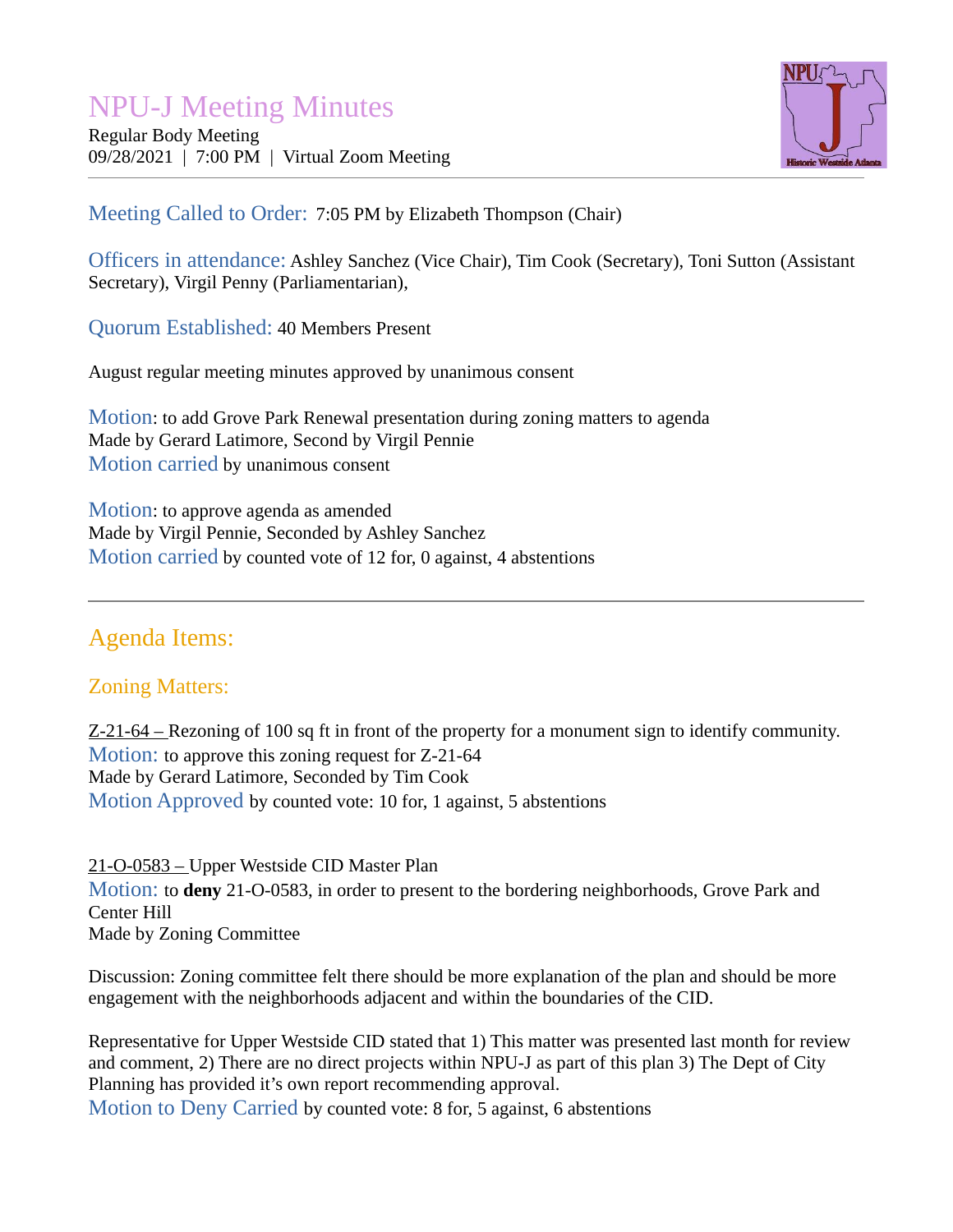Grove Park Renewal – Letter of support for Invest Atlanta Loan \*Added to agenda by amendment\* 36 units of affordable housing on single family lots ¼ at 30% AMI, ½ at 60% AMI or below, and <1/4 at market rate (required by Invest Atlanta)

Motion: to support Grove Park Renewal's Loan Application, provided they get approval from the Grove Park Neighborhood Association.

Discussion:

How many of these units that are 30% AMI, are the larger, 3bed/2bath units? Answer: About half Preference given to GP neighbors first

45 year affordability requirement as part of loan terms, but intent is for indefinite affordability. Even if Grove Park Renewal sold or lost the property, the affordability requirement follows the property.

How does this zoning work? SF zoning does not allow for duplex/triplex/attached ADU. This proposal seems to violate R4 zoning

Answer: There is a current pilot that has passed through permitting already. The attached 'units' are actually attached, and may not have stove connections, which makes them not 'units' in city's eyes. According to the presenter, this project will not require re-zoning to build.

This item should have been placed on the agenda by Dept. Of City Planning, not added by amendment. This item is probably pre-mature, and should have come through DCP, and should be deferred.

Motion carried: by counted vote: 12 for, 6 against, 8 abstentions

## Bylaws:

Motion: to adopt the bylaws as amended, and presented at the August NPU-J meeting. Motion made out of Bylaws Committee

No questions or discussions raised

Motion carried: by counted vote: 25 for, 0 against, 1 abstentions

## Presentations/Announcements:

Atlanta Police Department Zone 1: Major Collier, kcollier@atlantaga.gov, 404-275-9387 fmzygaj@atlantaga.gov

- Increase in crime along Hollowell Pkwy recently. Will be refocusing over there.
- Zone 1 still has lowest crime rate in the city for break-ins, theft down 23% from 2019

Code Enforcement: Officer Parham, Cell: 404-295-6045, [tparham@atlantaga.gov](mailto:tparham@atlantaga.gov) 90 new citations in the last 2 weeks. Email or text Officer Parham if you have any inquiries about specific properties.

Public Works Solid Waste Education & Enforcement Team (SWEET): Officer Knight [oknight@atlantaga.gov,](mailto:oknight@atlantaga.gov) 470.270.5636 Back on schedule of collecting yard trimmings every other week. Schedule large items for bulk pickup through 311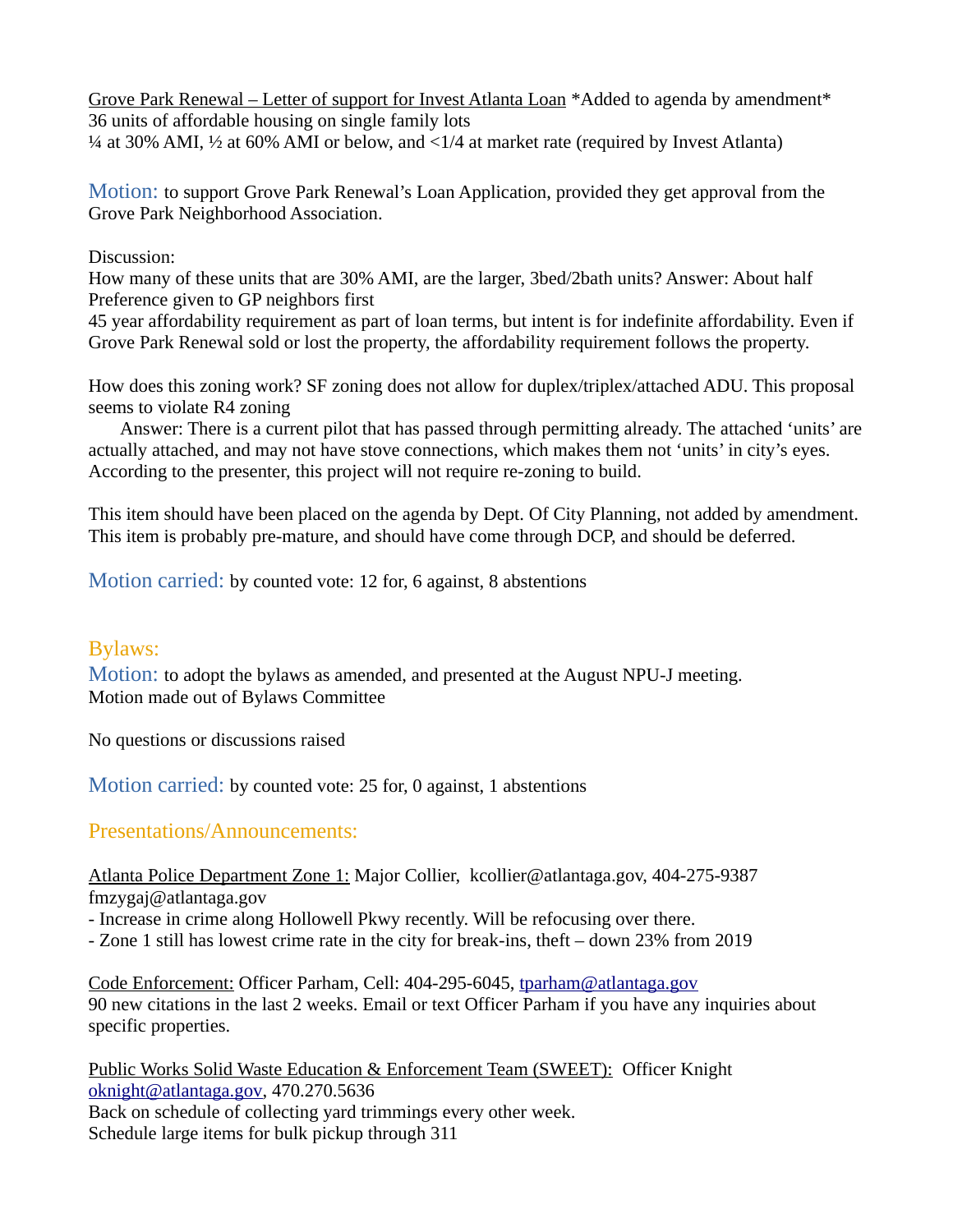#### ATL311 – Timothy Cannon [tlcannon@atlantaga.gov](mailto:tlcannon@atlantaga.gov)

Report municipal issues by dialing 311 or using ATL311 app, visit at 1311.com, at 1311 $\omega$  at lantaga.gov Policing Alternatives (PAD) issues are reported through 311 to deal with non-emergency situations such as mental health issues, homelessness, poverty etc.

Councilmember Hillis' Office: Alan Holmes, 404-330-6044, [dhillis@atlantaga.gov](mailto:dhillis@atlantaga.gov) Multiple new all way stops on N. Ave and Baker Rd. Hillis is working with GeorgiaWorks to work on litter and dumping cleanup in District 9.

City Solicitor: Nana-Yaa Amaning [noamaning@atlantaga.gov](mailto:noamaning@atlantaga.gov) Filling in for Kierra Potter (information not visible in chat) this month and next.

Atlanta Land Trust: Karen Babino Still holding monthly community information sessions on  $2<sup>nd</sup>$  Saturday of each month. Can register on website [www.atlantalandtrust.org](http://www.atlantalandtrust.org/)

Planner's Report: Keyetta Holmes Draft for the 2021 Comprehensive Development Plan is available online and at Libraries Oct. 18-22nd Historic Preservation Week – Save on your calendar Upcoming NPU University courses: visit www.npuatlanta.org/npuucatalog or call 404.546.0158.

#### Presentations:

Presentation by the department of City Planning on 3 Ordinances Kendra Taylor - [keataylor@AtlantaGa.Gov](mailto:keataylor@AtlantaGa.Gov)

Z-21-73 – This piece will be delayed not included with other ordinances– was proposed to rezone certain properties within ½ mile of transit stations to multifamily residential multi-use (MR-MU)

Some changes made for compatibility, like setbacks and height limits

#### Z-21-74 -

An Ordinance to eliminate minimum parking requirements for certain residential zonings, to allow market to set appropriate parking allowance; accessory dwellings (Section 3 below);

#### 21-O-0455/CDP-21-43 – Changes to ADU

New changes made to the ordinance to keep ADU area in the total calculation for Floor Area Ratio, and limit the size to 1000ft, limiting zero lot lines to one per parcel, and prohibiting ADUs for use as short term rentals.

## Other Committee Updates:

Finance/Treasurer Report: Marybeth Edgecomb [npujtreasurer@gmail.com](mailto:npujtreasurer@gmail.com) (presented by Tim Cook) Senior House number sign Project (NPU Grant)-

Exec Committee chose solar powered sign that sticks in the yard.

Motion: to approve the treasurer to purchase this type of sign for this project